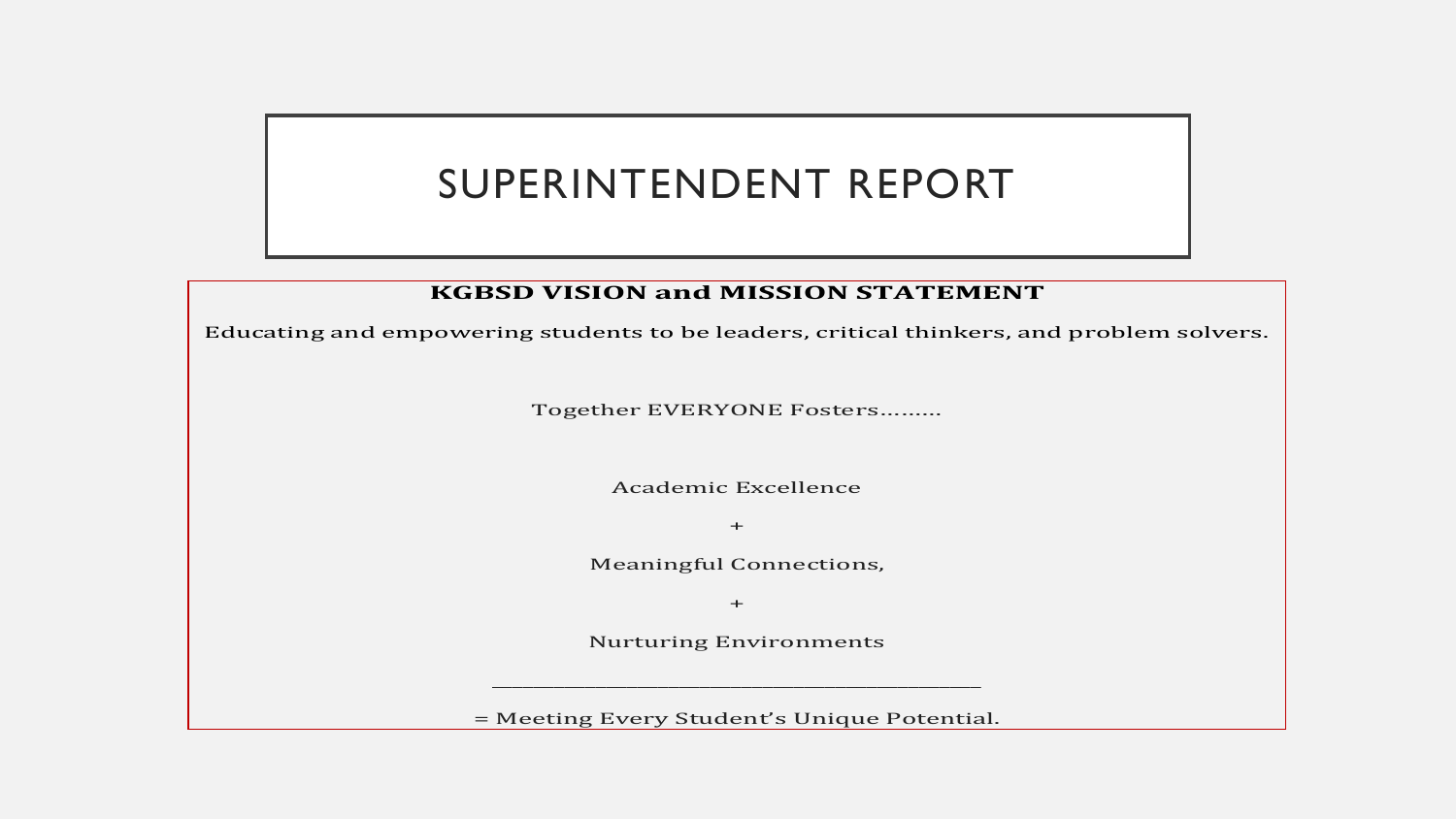## UPDATES

1. Security Assessment Updates:

- Camera System in All Schools
- Map Distribution to KPD
- 2. TSAS Contract Renewal Process
- 3. Evaluation Update
- 4. National and State Assessment Update
- 5. COVID Updates: New CDC Guidance –Reduced Number of Days of Quarantine.